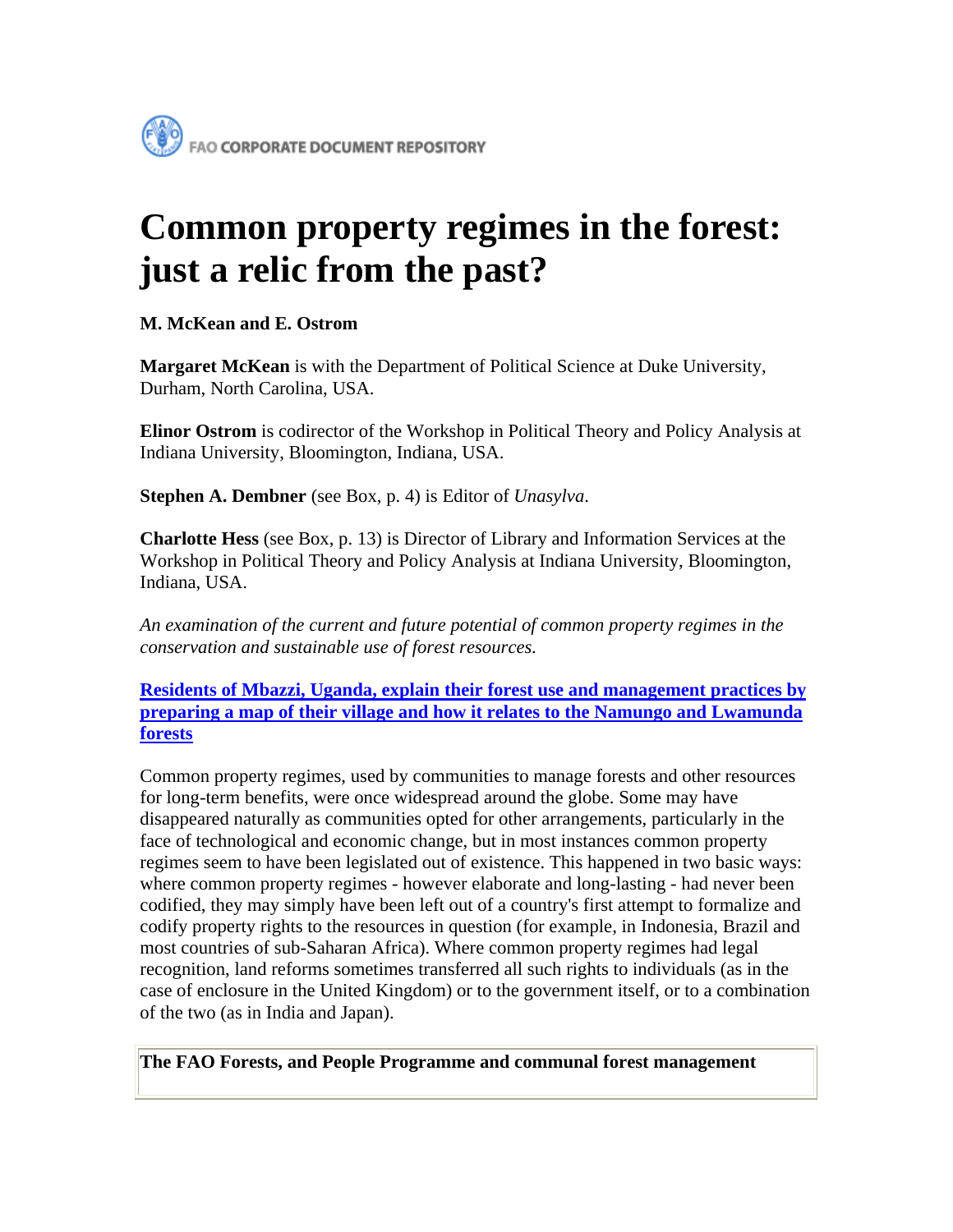### **S.A. Dembner**

**The Forests, Trees and People Programme (FTPP) is an FAO action programme which combines resources and activities in community foresty from FAO's Regular Programme and four trust funds. The FTPP's goal is to reinforce regional national and local institutions that, in turn, strengthen local people's ability to manage and use natural resources. Another goal is to gain a deeper understanding of a vast variety of community forestry activities throughout the world.**

**The FTPP emphasized three complex topics in the development of new know ledge: participatory methodologies: local tree and woodland management; and extension, training and communications. From the beginning it was understood that central to local tree and woodland management was a thorough understanding of tree and land tenure (ownership, organization and governance). The FTPP de, eloped a concept paper, a field manual and several case-studies on rapid appraisal techniques used for a better understanding and analysis of tenure at the policy and field levels.**

**This is also a theme on which governments, especially those in transition to market economies, are very much interested in obtaining policy advice. Many countries are considering alternatives to government onnership and management of forest land anti. Although there is considerable pressure fin individual privatization, there is also considerable evidence that this form of tenure may not always be the most appropriate The management of forest resources as common pool by the people living in or near them has received increasing consideration. However, the topic is complex and information is lacking.**

**As a starting point, the FTPP carried out reviews and analyses of literature on communal forest management in Asia, Latin America and Sahelian Africa. The literature review indicated in many cases that common property management of forest at the local level was a longstanding and still viable approach. It also became clear that these management systems entail intricate relatioships between village groups and local institutions between individuals and the laws that govern the forest and between governments and villagers.**

**There was no agreement on a conceptual framework for the consideration of communal forest management and there seemed to be a lack of scientific understanding about which variables are the primary causes of the success or failure of these systems. The FTPP then formed a small advisory group (including experts from FAO, the International Centre for Integrated Mountain Development Indiana University, Duke University the and Tenure Center at Wisconsin University, The Woodlands Mountain Institute, Oxford University and Associates in Rural Development) to decide on forms of productive action.**

**The advisory boa! recommended the definition of a strategy for collecting and analysing information on local governance of forest resources, including the**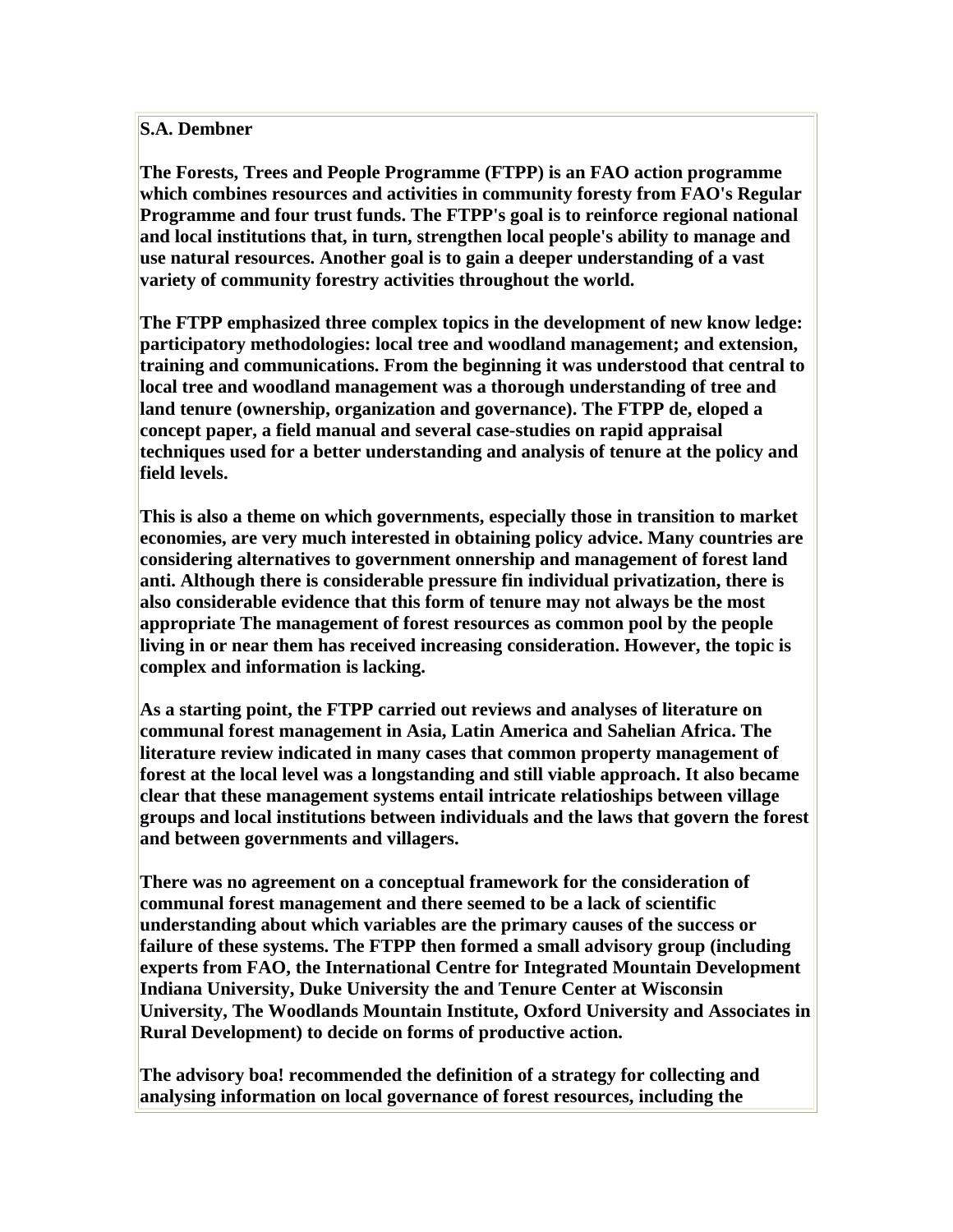**creation of a database, and the concept of IFRI's research programme was born.**

**Research is not a primary focus of FAO, and Indiana University, a leading centre of excellence on communal management with a highly developed database on communal management of irrigation systems, therefore agreed to take the lead role in development of the forestry database. The willingness of Indiana University to take the lead and of many other organizations and agencies to collaborate intellectually and financially convinced the FTPP that initial funding and support should be provided to stimulate the establishment of IFRI. In line with FAO's goal of strengthening institutions in developing countries, the FTPP has helped establish FRI centres in Bolivia, Nepal and Uganda and is collaborating in the effort to start others.**

**Concurrently with the development of the database, the advisory committee recommended work on five special topics: the legal context for communal management; the impact of the market environment on communal management: the economic costs and rewards for communal management; questions of equity; and conflict management. The FTPP is pursuing these studies, in particular conflict management; a geographically balanced series of case-studies is under way to understand better how local populations manage conflicts total, the viability of traditional community institutions in dealing with disputes with external groups (e.g. government agencies, logging and other commercial interests, national and international non-governmental organizations, etc.), and the extent to which modern legal institutions are and can be used.**

Among the many justifications advanced for eliminating community ownership of forests was the argument that individual or public ownership would offer enhanced efficiency in resource use and greater long term protection of the resource. But, in many instances, it is apparent that the arrangements that emerged to replace common property regimes have been ineffective in promoting sustainable resource management. In many instances, the transfer of property rights from traditional user groups to others eliminates the incentives for monitoring and restrained use, converts owner-protectors into poachers and exacerbates the resource depletion it was intended to prevent. Hence the renewed interest both in the lessons to be learnt from successful common property regimes of the past and present (see McKean, 1992a; 1992b; Netting, 1981; Berkes, 1992; Agrawal, 1994) and in the possibility of reviving community ownership or management as a practical remedy where appropriate.

This article first addresses the question of what common property is and then considers the potential advantages of using common property regimes to administer and manage forest resources. The final section examines current knowledge about successful common property regimes for forests.

### **What are common pool resources and common property regimes?**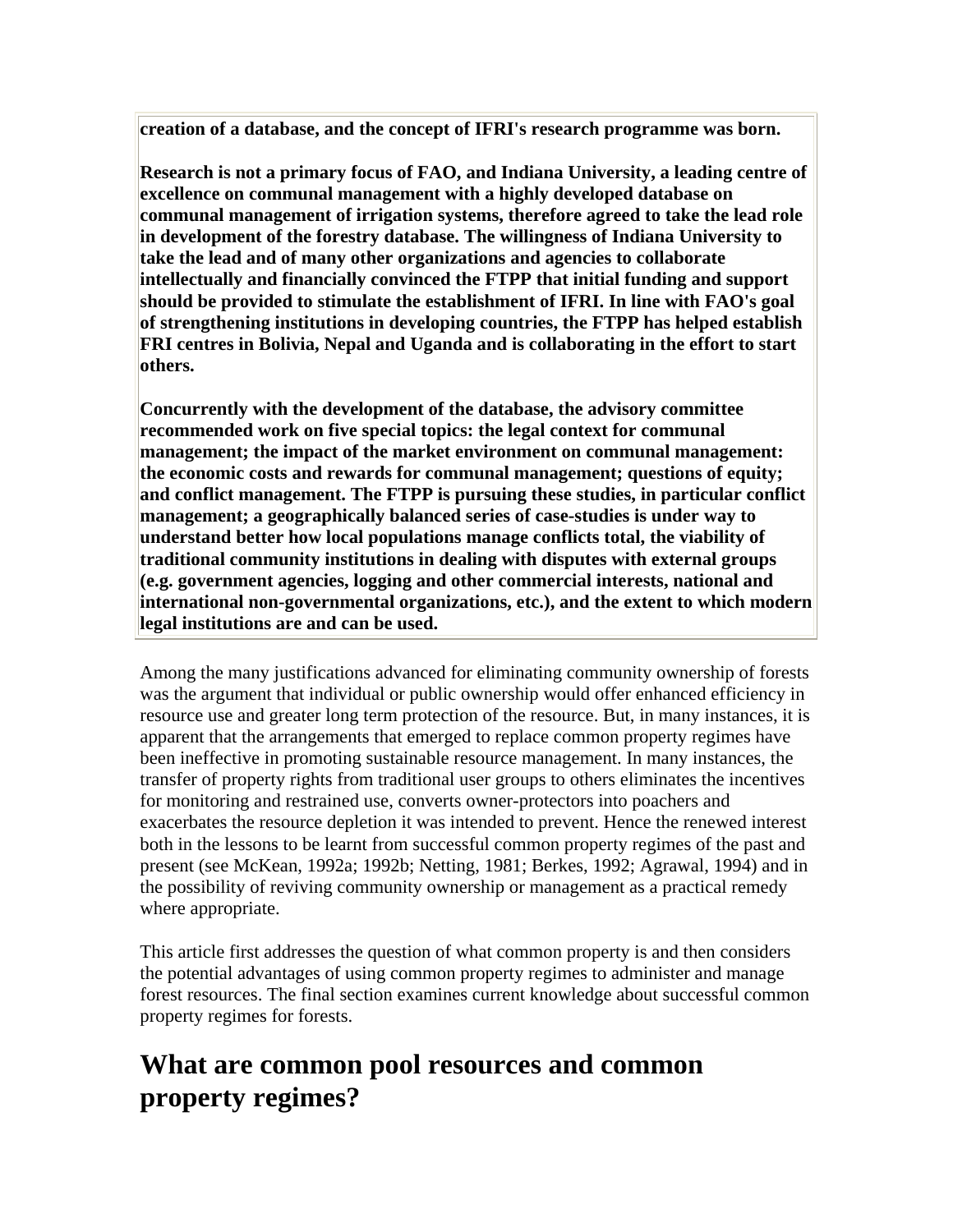In this article, the term "common pool resources" is used to refer to the physical qualities of resource systems and not to the social institutions that human beings have attached to them. "Common property" or "common property regime" is used to refer to a property rights arrangement in which a group of resource users share rights and duties towards a resource. Property terms refer to social institutions and not to any inherent natural or physical qualities of the resource. The often used term "common property resources" is avoided because it risks confusing property (a social institution) with resources (a part of the physical and biological world). [*Ed. note:* As the scientific examination of this field is relatively new, the question of defining terms is still unresolved. Readers will find the term "common property resources" used in some of the other articles in this issue. However, the distinction between resources and institutions can be determined from the context.]

Common pool resources have two defining characteristics. First, it is costly to develop institutions to exclude potential beneficiaries from them, as is also the case with goods and services generally referred to as public goods. This invites people to use, even overuse, common pool goods without investing in their conservation or management. Second, the resource units harvested by one individual are not available to others - they are subtractable or rivalrous in consumption, like private goods, and can thus be depleted.

Oddly, the term "common property" seems to have entered the language to refer, not to any form of property at all, but to non-property, or to open access resources for which rights or duties have not been defined (Gordon, 1954; Scott, 1955; Demsetz, 1967; Alchian and Demsetz, 1973). The inefficiencies and resource exhaustion to which open access arrangements are prone are well known. Open access works well only when there is little need to manage a resource at all: when demand is too low to make the effort worthwhile. In a common property arrangement, on the other hand, a particular group of individuals share rights to a resource. Thus, there is property rather than non-property (there are rights rather than the absence of rights), and these are common, not to all, but to a specified group of users. Thus, common property is not access open to all but access limited to a specific group of users who hold their rights in common (Runge, 1981; 1984, 1992; Bromley and Cernea, 1989; Bromley *et al*., 1992). Hardin's (1968) classic essay on the tragedy of the commons points out the hazards of open access, without stating clearly that the problem was the lack of a property rights or management regime (the openness of access), not the sharing of use (common use). Hardin (1994) has taken steps to rectify this oversight in a more recent work which distinguishes between the unmanaged (unowned) commons subject to tragedy and the managed (owned) commons where property rights may be able to prevent misuse of the resource.

### **[A woman weaving a mat from straw on a hillside near Pokhara, Nepal](http://www.fao.org/docrep/v3960e/v3960e01.jpg)**

Economists (North, 1990; North and Thomas, 1973; Demsetz, 1967; Alchian and Demsetz, 1973; Anderson and Hill, 1977; Libecap, 1989) argue persuasively that property rights emerge in response to conflict over resource use and conflicting claims over resources, and that well-defined property rights help to promote a more efficient use of resources and more responsible long-term care of the resource base. A complete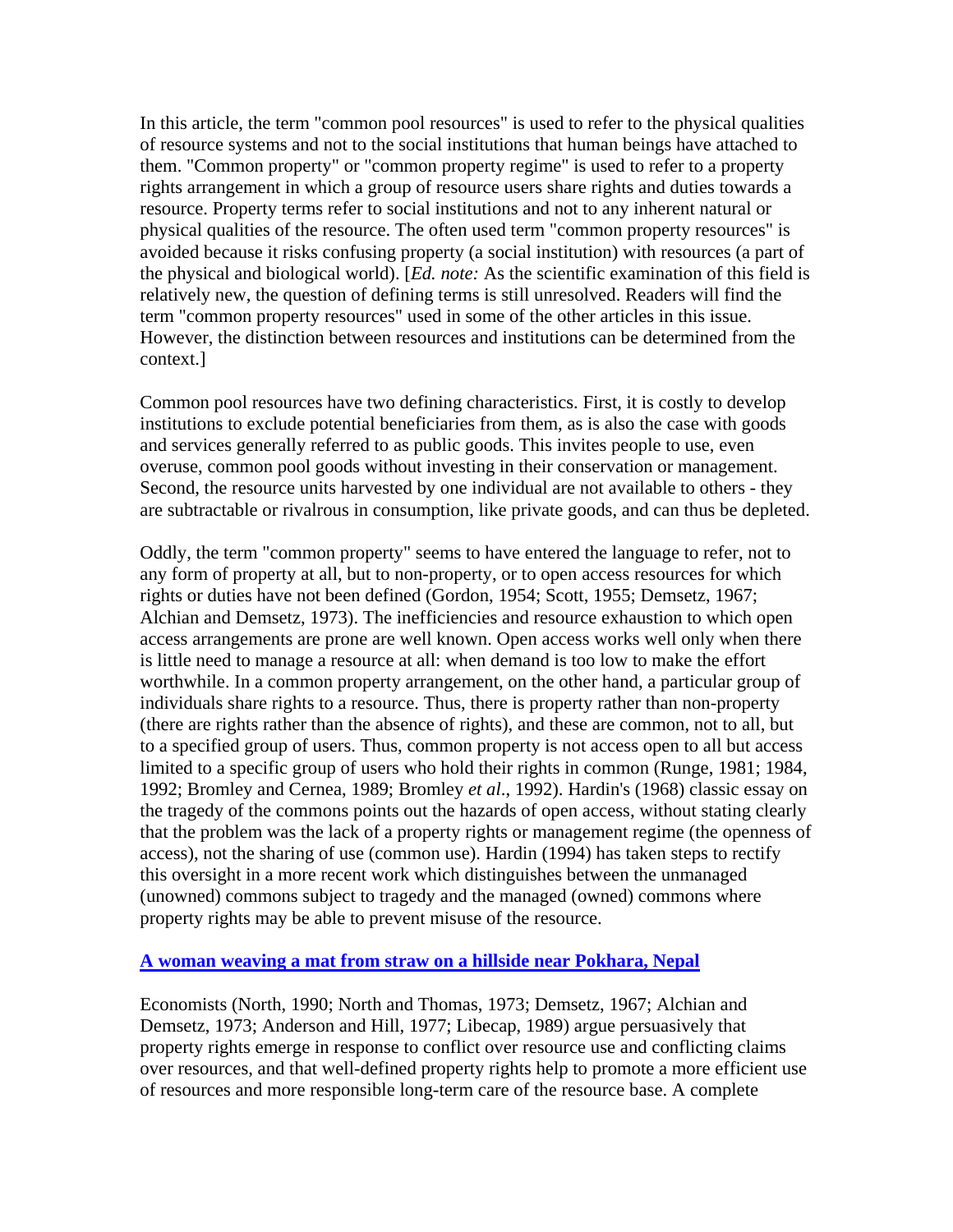bundle of rights would include assorted rights of use (from the right to use and change the use of a resource to the right to destroy a resource) as well as rights of alienation (e.g. transfers through bequeathing rights to heirs and/or selling rights) (Schlager and Ostrom, 1992; 1993).

Theorists (Locke, 1965; DeAlessi, 1980; 1982; Libecap, 1989) also argue that economic growth results from the creation of private property rights to the extent that these rights are:

- i) clearly specified;
- ii) exclusive;
- iii) secure; and

iv) an intact bundle of rights, so the holder of use rights may also decide to change the way the resource is used, even to destroy it and, of course, to transfer it.

It is noteworthy that the definition of private property rights has to do with the rights, not the nature of the entity that holds them. The privateness of private property rights does not require that they be held by individual persons; they may also be vested in groups of individuals.

Scholars who have designed taxonomies to point out the difference between open access arrangements and common property have sometimes distinguished four very general "types" of property: public, private, common and open access. This classification unfortunately creates the erroneous impression that common property is not private property and thus does not share in the desirable attributes of private property. It is crucial to recognize that common property is *shared private property* and should be considered alongside business partnerships, joint-stock corporations and cooperatives. The property rights in a common property regime can be very clearly specified, they are by definition exclusive to the co-owners (members of the user group), they are secure if they receive appropriate legal support from governments and, in some settings, they are fully alienable. For example, some Swiss alpine common property regimes, some Japanese agricultural and forest common property regimes and all Japanese fishing cooperatives permit trading in shares (the individually parcelled rights to flow or income), while all have mechanisms by which the entire common property user group may actually sell its assets (the shared rights to stock or capital assets of the user group or corporation) (Netting, 1981; Glaser, 1987; McKean, 1992a).

Mechanisms for sharing private property including common property regimes do have their weaknesses: just as there can be shirking and agency problems in a firm, there can be temptations inside a common property regime to cheat on the community rules. But there are productive efficiencies to be captured through team production that may outweigh potential losses through shirking. Similarly, there may be gains from the joint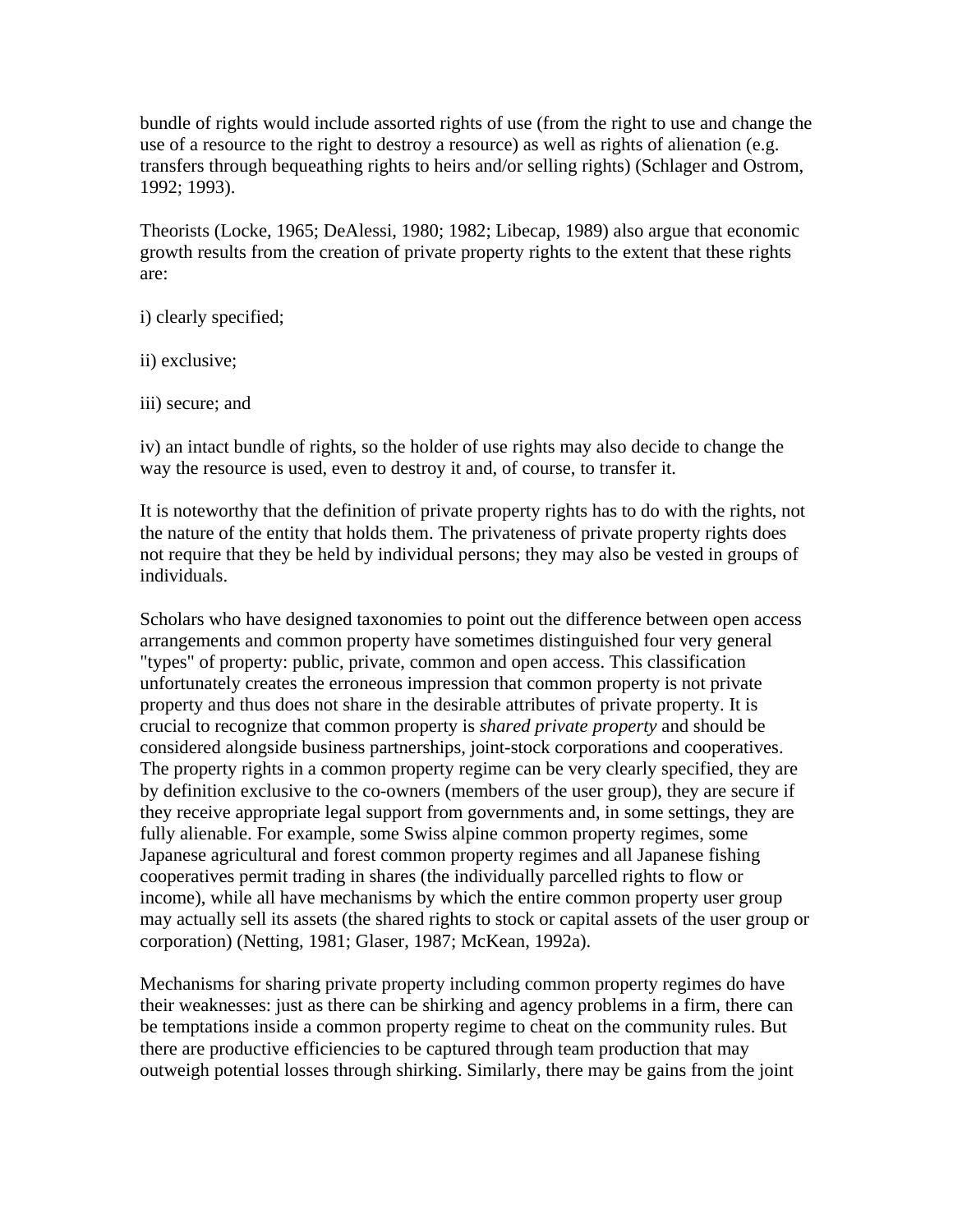management of an intact resource that can outweigh losses from cheating (or the cost of mechanisms to deter cheating) in a common property regime (Coase, 1937; Miller, 1993).

### **The advantages of common property regimes**

Common property regimes are a way of privatizing the rights to something without dividing it into pieces. Common property also offers a way of parcelling the flow of skimmable or harvestable "income" (the interest) from an interactive resource system without parcelling the principal itself. Such a regime would obviously be desirable when the resource system is most productively managed as an intact whole rather than in uncoordinated bits and pieces. Historically, common property regimes have evolved in places where the demand on a resource is too great to tolerate open access, so property rights in resources have to be created, but some other factor makes it impossible or undesirable to parcel the resource itself.

### **Factors favouring resource integrity**

*Indivisibility*. The resource may have physical traits that make it unamenable to physical division or demarcation. Either the resource system cannot be bounded (the high seas, the stratosphere) or the resources in question may be mobile over a large territory (air, water, fish, wildlife). Such resources have to be managed in very large units. Forests may seem much more divisible at a first glance than other kinds of resources systems. However, forests need to be managed in large units, particularly where they are being managed not only for products that can be removed but also for their environmental protection value, both at micro and macro levels. Even in strictly production forests, economies of scale often argue against fragmentation, especially in terms of management costs.

*Uncertainty in location of productive zones.* In fragile environments nature may impose great uncertainty on the productivity of any particular section of a resource system, and the location of the unproductive sections cannot easily be predicted from year to year, even if the "average" or "total" productivity of the entire area is fairly steady over time. In this situation, the resource system is stationary and may even have obvious boundaries, but the productive portions are volatile. In such resource systems, resource users may well prefer to share the entire area and decide together where to concentrate use at a particular time, thereby sharing risks and benefits rather than parceling the area into individual tracts and thus imposing the total risk on some of their members (those whose parcels turn out to be bad ones at that particular time).

*Productive efficiency through the internalization of externalities*. In many resource systems, watershed catchments for instance, uses in one zone immediately affect uses and productivity in another: deforesting a hillside ruins the water supply and downhill soil quality. If different persons own the uphill forests and the downhill fields or, for that matter, small adjacent patches of forest and pasture - and make their decisions about resource use independently and separately, they may well cause harm to each other. If these externalities are substantial, the owners/users will want to negotiate mutually beneficial contracts (Coase, 1960). Either the downhill farmers would pay uphill forest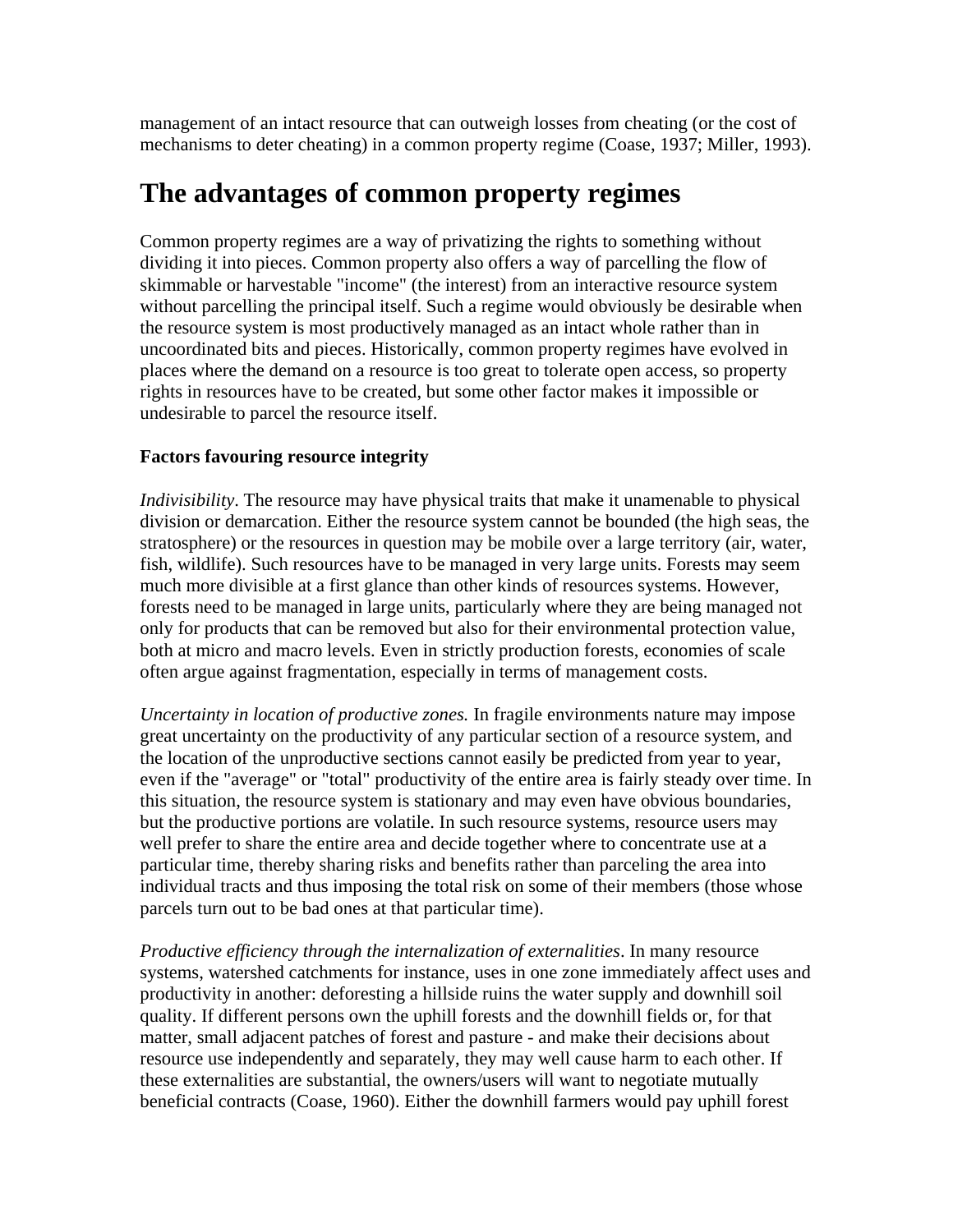owners not to cut all the trees they might want to, or uphill forest owners would cut all the trees they want to and, instead, compensate downhill farmers for damaged fields with the extra earnings from timber sales.

An institutional alternative to this series of bilateral exchanges is to create a common property regime to make resource management decisions jointly. People who use a common property regime to manage a catchment area may all share ownership of the upland forests, manage forest harvesting to prevent soil erosion and damage to fields below, and earn more from their downhill farms than what they sacrifice by not cutting as much uphill timber. Common property regimes may become the desirable option when more intensive resource use multiplies externalities between parcels and increases collective agreement on fairly restrictive use rules, and when collective enforcement of those rules becomes easier (less time, lower transaction costs for the owners) than endless one-on-one deals.

*Administrative efficiency.* Even if resources are readily divisible into parcels, the administrative support to enforce property rights to individual parcels may not be available. Creating a common property regime may be a way of instituting collective management rules - which function as imaginary fences and informal courts internal to the user group - to fill this gap. It is cheaper in these circumstances and it is within the power of a group of resource users to create (even if they cannot create a nationwide system of courts and cannot afford barbed wire). Common property regimes can be particularly attractive in providing administrative efficiency when resource management rules can simply be grafted on to the functions of a pre-existing community organization.

### **[Demarcation of a common property forest area for analysis In Bolivia](http://www.fao.org/docrep/v3960e/v3960e02.jpg)**

#### **[Members of for user groups Soraghare, Nilkantha VDC, Dhading, Nepal](http://www.fao.org/docrep/v3960e/v3960e03.jpg)**

Some resource systems appear eminently divisible, for example: where risk and uncertainty are low and uniform across the resource system; where externalities seem minor or manageable through individual contracting; and where administrative support for individually owned parcels is ample. Even in these cases, however, there may be reasons to maintain common property arrangements. Natural resource systems are fundamentally interactive forests provide watershed control, species are interdependent in ways we are often unaware of, etc. - and may well be more productive in large units than in small ones. In order to optimize the productivity of their own parcel, owners of individual parcels may want to guarantee that owners of adjacent parcels also make compatible and complementary uses of their parcels. In effect, owners of individual but contiguous parcels may have an interest in the mutual regulation of land use - the equivalent of zoning. In fact, zoning and urban planning are actually the creation of common or shared property rights in choices over land use and the vesting of those rights in the citizens of a municipality. Just as zoning in a frontier area where population density is low would be an unnecessary effort, it would be increasingly desirable to control externalities in areas with increasing or already high-density populations, so common property becomes more desirable, not less, with more intense resource use.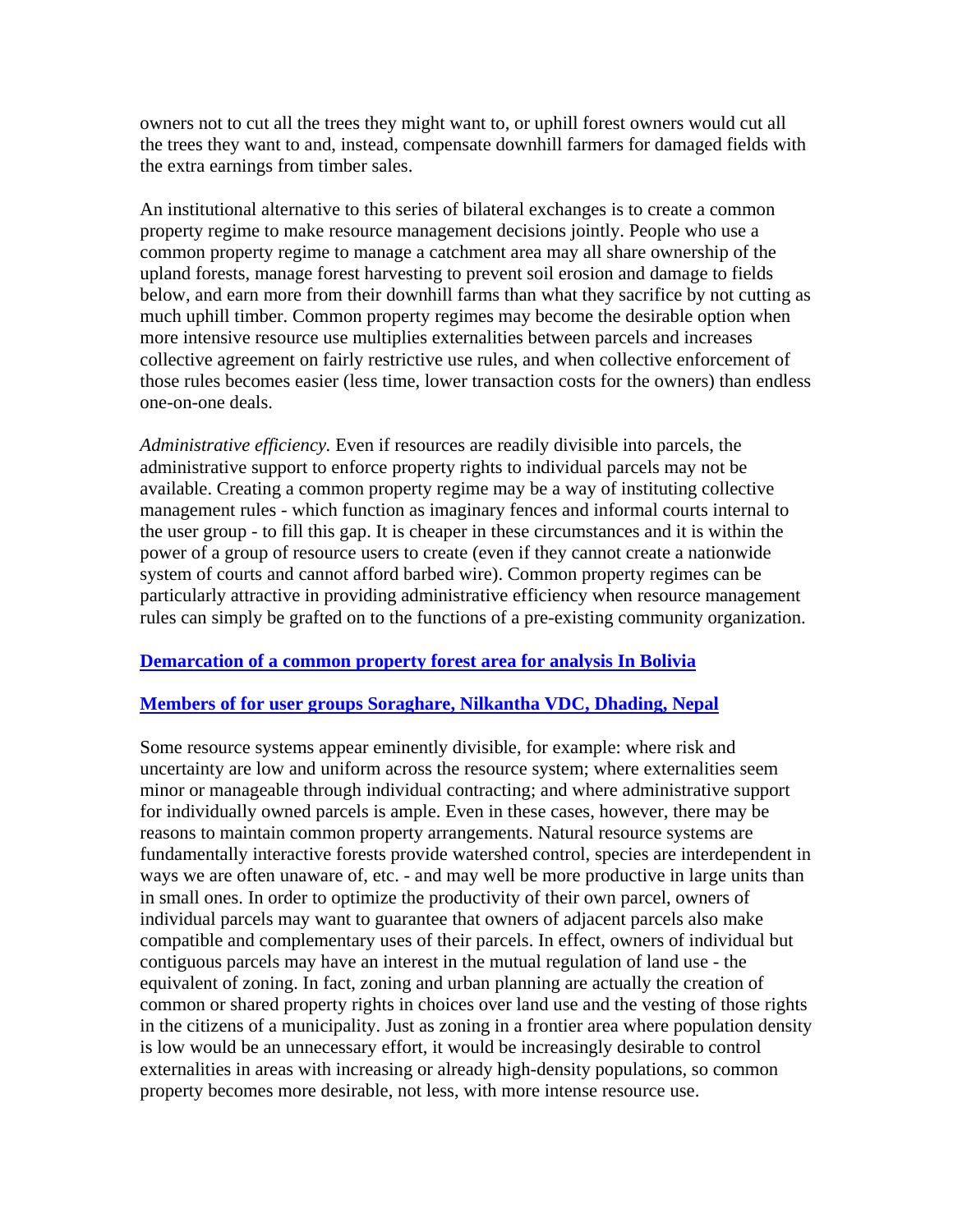That is, mutual regulation through the institutional equivalent of a common property regime is more desirable as resource use intensifies and approaches the productive limits of a resource system. Further, since it is people who use resources, common property becomes more desirable - not necessarily more workable but more valuable and thus more worth trying - as population density increases on a given resource base.

If human beings depend on extracting as much out of a resource system as the system can sustainably offer, then a careful mutual fine-tuning of their resource use becomes essential. Common property regimes are essentially a way to institutionalize and orchestrate this kind of fine-tuning when resource systems are pushed to their limits.

Many observers and policy-makers throw up their hands in despair when they see population pressure and resource depletion; they condemn common property as quaint and unworkable and recommend privatization. But what they mean by privatization is either the outright award of the entire resource system to a single individual, without regard to the consequences for the former users of the resource, or parcellation. The advocacy of "privatization", therefore, tends to overlook what may in fact be the most appropriate form of privatization in some instances - that of shared private property or common property. Like individual parcellation, common property gives resource owners the incentive to husband their resources, to make investments in resource quality and to manage them sustainably and thus efficiently over the long term. However, unlike individual parcellation, common property offers a way to continue limited harvesting from a threatened or vulnerable resource system while solving the monitoring and enforcement problems posed by the need to limit that harvesting.

### **Common property regimes for forestsrecommendations**

The findings to date from many individual case-studies of successful and failed common property regimes may be synthesized into a set of broad policy recommendations (based on Ostrom, 1990; McKean, 1992b; Ostrom, Gardner end walker, 1994).

*User groups need the right to organize their activities, or at least a guarantee of no interference*. There is a stark difference between forest user groups such as those in Switzerland and Japan, which have both legal standing as property-owning entities and long-documented histories of community forest management, and indigenous peoples from Kalimantan and Irian Jaya to the Amazon and from Zaire to India, who have practiced community forest management unchallenged for decades or even centuries but who have no legal protection. As soon as forest products become commercially attractive, persons outside the traditional user community become interested in acquiring legal rights to the forest. If the traditional users have those legal rights in the first place, then they essentially have the commercial opportunities that their resources create. In Papua New Guinea, for instance, where traditional community resource rights are legally valid, portable sawmills used by villagers are found to be more economically efficient overall and to bring more wealth into the village than allocating harvesting concessions to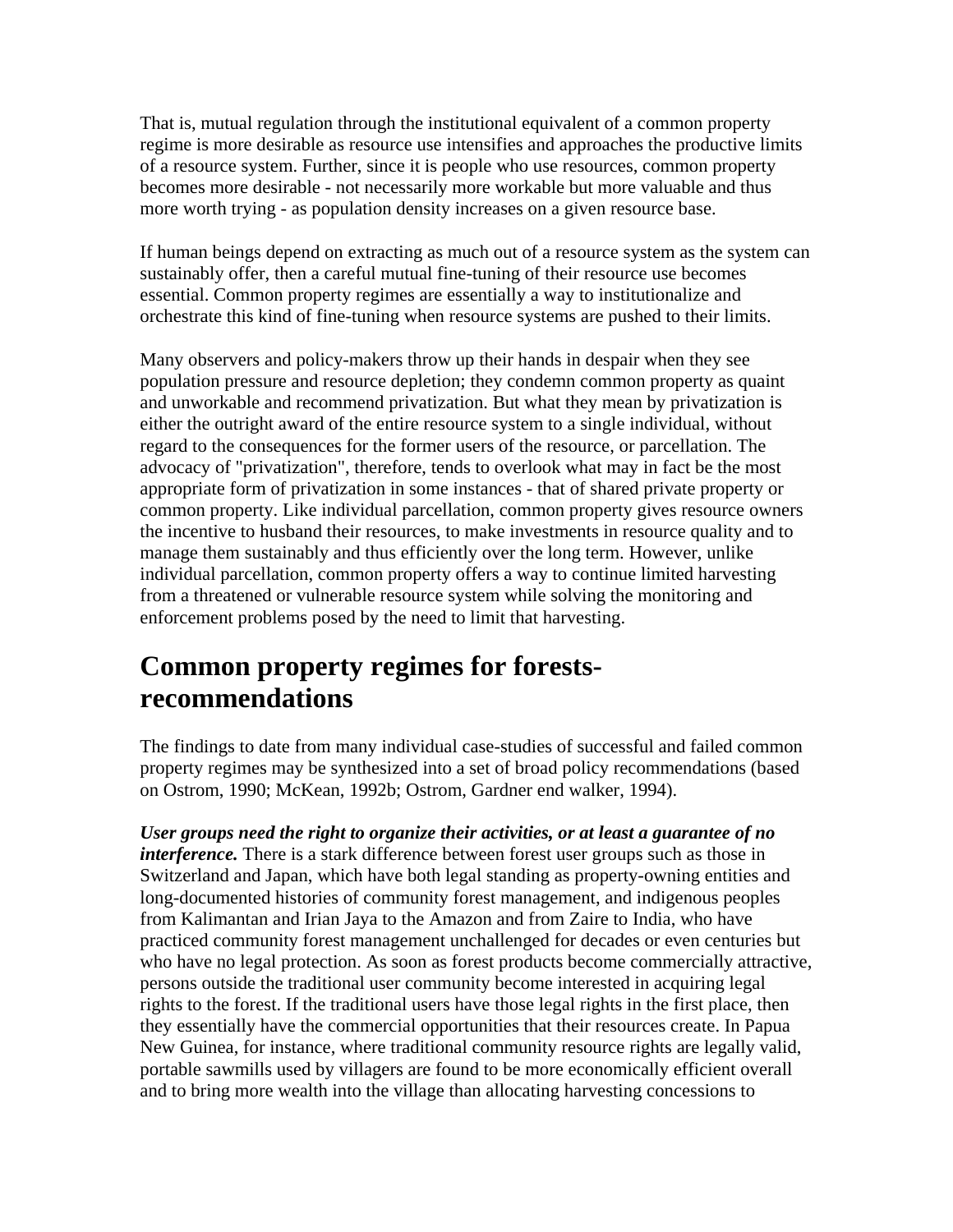external corporations. Where local communities' claims are unrecognized by national governments, the best they can then hope for is that the upper echelons of government will overlook them rather than oppose them. The farming villages of Andhra which use an open field system to manage planting, harvesting, grazing and irrigation, do so successfully only because and as long as the state and national governments ignore them (Wade, 1992).

### **[Interviewing forest users in Soraghare, Nilkantha VDC, Dhading, Nepal](http://www.fao.org/docrep/v3960e/v3960e04.jpg)**

#### **Establishing a research network on forestry resources and institutions IFRI**

**Most research on forest common property regimes has relied primarily on casestudies. The variables examined in one study are not always comparable to those examined in another. Thus, it is not possible to analyse how different institutions work in the context of a large number of ecological, cultural and politico-economic settings. Nor has it been possible to process data collected from specific localities via satellite images so that conditions observed from a distance could be related to processes and outcomes observed on the ground.**

**In an attempt to fill this gap, social scientists associated with the Workshop in Political Theory and Policy Analysis at Indiana University have begun the International Forestry Resources and Institutions (IFRI) research programme. The aim of IFRI is to generate systematic information over time about the capabilities and limitations of diverse institutional arrangements to cope with problems of deforestation and loss of biodiversity. The research network and database are devoted to compiling information that is amenable to comparative analysis and to establishing an international network of contributors and users who can draw on this database to guide future policy efforts.**

**Initial steps have been taken during the past two years to develop rigorous research protocols and a network of collaborating research centres the first three collaborating research centres are located in Bolivia, Nepal, and Uganda. It is hoped that the network will expand within the next five years to include 15 collaborating research centres located in all major regions of the world. The possibilities of establishing IFRI collaborating research centres in Norway, Sweden, Slovakia, Zimbabwe, Madagascar, Cameroon, India, the Philippines. Costa Rica, (Guatemala, Brazil and the United States are being considered.**

**Each participating centre will have the multidisciplinary skills and training needed to use these protocols for collecting systematic data on forest conditions and institutions and compiling a sample of geo-referenced forest sites over time. Each centre will organize multidisciplinary research teams to conduct repeated visits to a sample of forest sites and gain comparable, valid and reliable data. It will be necessary to ensure that:**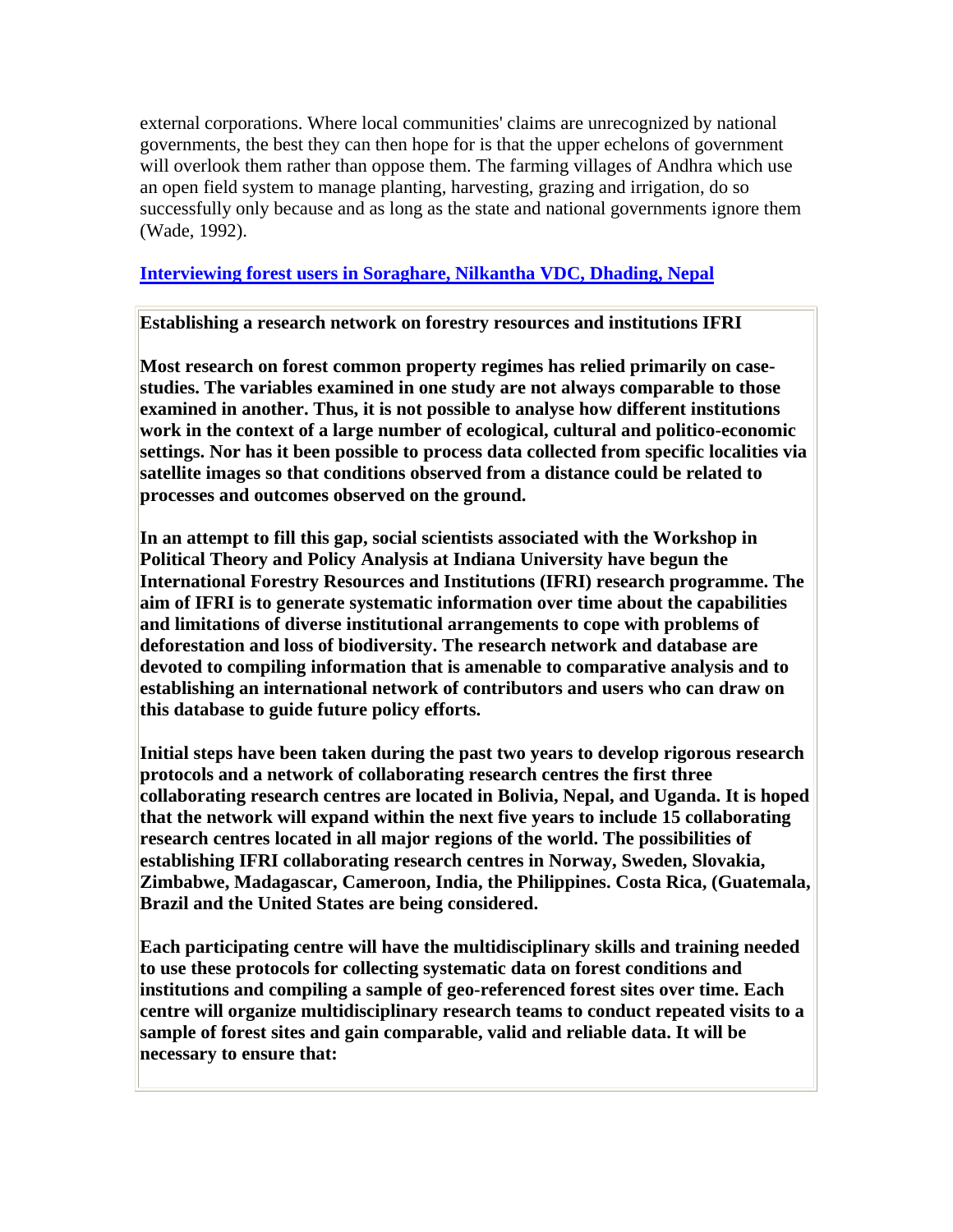• **systematic, quantitative forestry mensuration is used:**

• **species inventories include both scientific and local names and uses;**

• **researchers are fluent in local languages, enabling them to undertake in-depth discussions with users (both those with and without formal rights), including women men and children;**

• **local forest users gain confidence that researchers who return on a repeated basis ha, e respect for the capabilities of local users and use participatory methods to obtain qualitative data that is synthesized and made available immediately to local users;**

• **analysts who are keenly familiar with local differences within a country undertake sophisticated data analysis based on good scientific training as well as an in-depth knowledge of local circumstances; and**

• **advice concerning policy options is made by individuals whose own future is closer! Related to the success of these policy recommendations.**

**A key aspect of the IFRI research prgramme is extensive training in participator! data collection techniques, in the use of computers for archiving and analysis and in providing rapid and useful feedback to forest users and government officials. The enhancement of skills and know-ledge of national scientists will contribute to an improved knowledge base for policy dialogue in their own countries.**

**During each site visit, data will be collected about forest and settlement locations, boundaries and human patterns of use. In-depth discussions will be held with diverse user groups regarding their incentives to engage in enhancing, patrolling, harvesting and selling diverse forest products, as these are affected by complex bundles of property rights in use. The composition of user groups; the problems faced in controlling illegal harvesting; how users and officials view the consequences of rules in use; how multiple government agencies, NGOs, private corporations and indigenous institutions relate to one another; and what conflicts have been generated and how these are (or are not) being mediated will all be assessed in a continuing process of observation, discussion and feedback. Micro-level data will help to unravel complex processes whose effects can be monitored using satellite imagery, but the processes themselves are not yet well understood and can only be examined in the field. If preliminary analyses reveal that the institutional arrangements in particular locations are accomplishing far more (or far less) than others in similar settings, individual case-studies may be conducted.**

**The resulting information will be recorded in a relational database that has been especially designed to keep track of complex tree tenure regimes, indigenous harvesting technologies and the gender, ethnicity and diversity of organized and**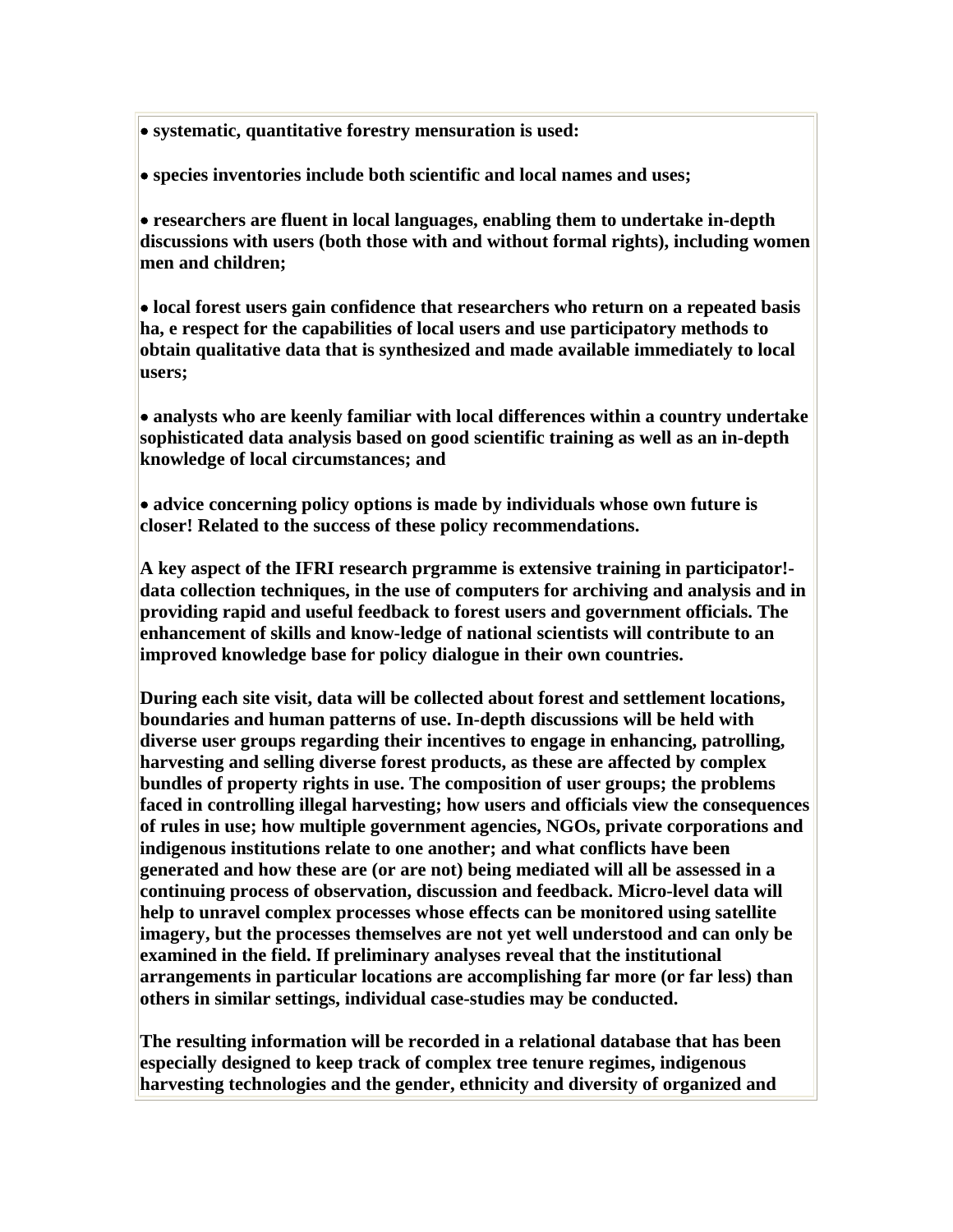**unorganized groups of users. The database holds both quantitative and qualitative information and preserves rich contextual descriptions as well as nominal and ordinal coding. Information can be made immediately available to forest users and government officials about forest conditions and plant biodiversity in each location over time.**

**Analyses will focus on how different types of forest institutions, and particularly common property regimes, affect the incentives of users to increase their own welfare as well as to conserve plant diversity, prevent soil erosion and sustain longterm forest conditions. All types of forest institutions will be included in the study in order to compare the performance of common property institutions with various forms of government and individual property arrangements.**

**Once initial data is collected and entered in a local database maintained in a country, collaborating research centres can respond to requests from practitioners and researchers for answers to questions of direct importance for a particular location. In Nepal, for example' one use of the IFRI database is to collect baseline data for a leasehold forestry project undertaken by the Department of Forests. The project will be monitored over time to assess the effectiveness of giving long-term leases to landless peasants and training them in appropriate agroforestry techniques. Several control groups will be used in the assessment. The first will be those areas where baseline studies are conducted but a leasehold project is not initiated. The second will be areas in similar ecological zones where self-organized user groups, the Department of Forests, NGOs or other special projects are responsible for all or some of the management of the forests.**

**In Uganda, the IFRI database is being designed so that it can be used as an integral part of the National Environmental Action Plan. There is considerable interest in Uganda in tracing how local communities cope with managing diverse resource systems.**

**In Bolivia recent policies to change the formal status of different types of local communities will be examined with the lFRl database. It will also provide feedback to local users and government officials about comparative performance across types of forest institutions and over time.**

**After the data has been analysed locally, it will be shared among other members of the network so that a systematic cross-country analysis can be undertaken. The information obtained and utilized by this network will be used to examine conjectures derived from previous studies of common property regimes and on institutional analysis anti design more generally.**

**Further expansion of the network will depend on the availability of funding and arrangements whereby this research programme may provide important and timely information that is of high value to forest users, public officials and scholars in a**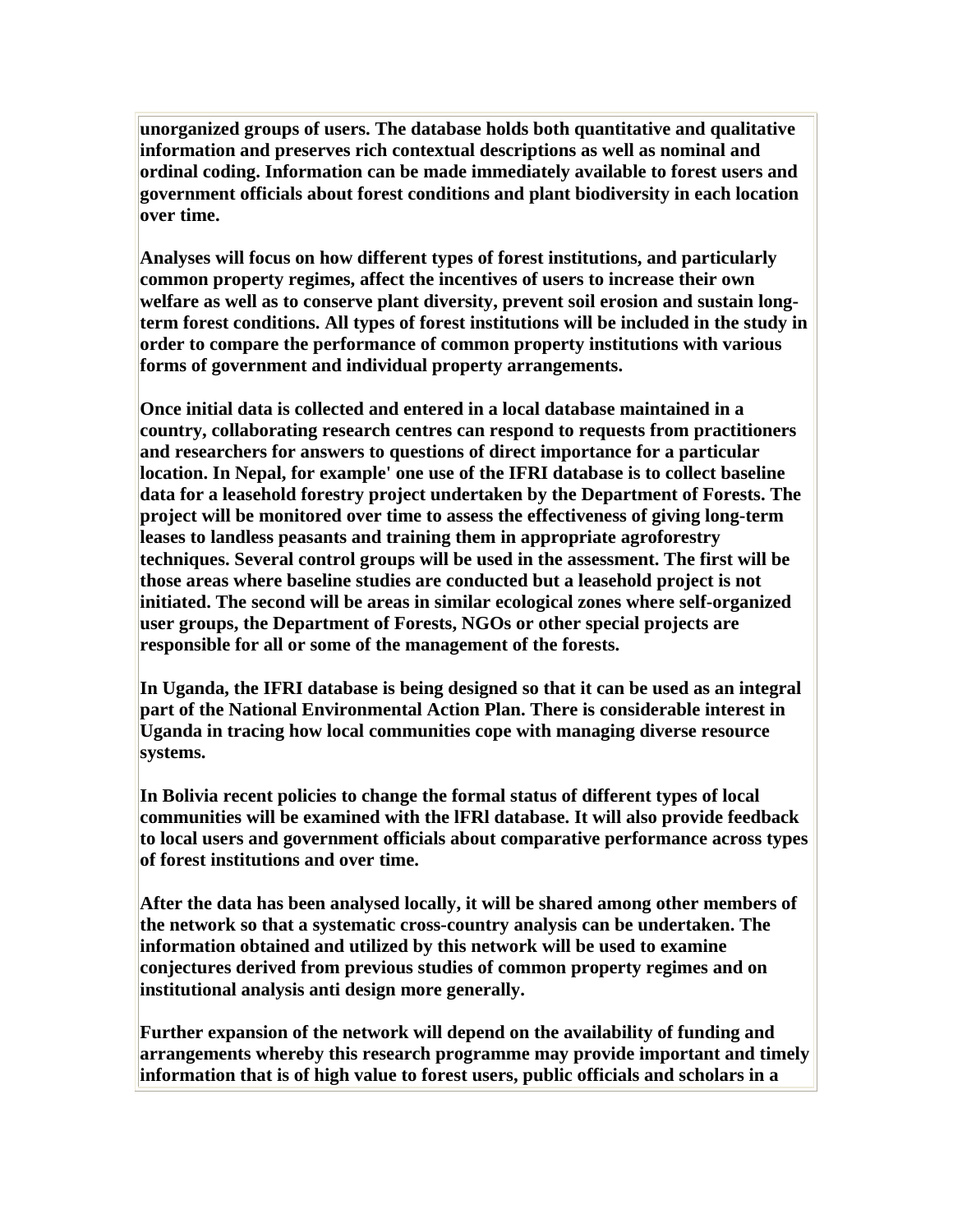### **particular region.**

**Requests for additional information about the IFRI research programme and network of collaborating centres should be addressed to Dr Elinor Ostrom, Co-Director. Workshop in Political Theory and Policy Analysis, Indiana University, 513 North Park Street. Bloomington, Ind., USA, 47808-3895.**

### **[An ant hill managed as a source of food in Uganda](http://www.fao.org/docrep/v3960e/v3960e05.jpg)**

*The boundaries of the resource must be clear.* Both the natural physical boundaries of a forest as well as the legal boundaries for a particular community's forest must be clearly identified and defined. Clearly marked or even well-understood boundaries can be an inexpensive substitute for fencing. Indeed, fencing may be an effective barrier against some animals, but not against human beings who can climb over most fences and, in any case, acquire wire clippers and saws. Those who invade another person's territory know they are doing it and those who are invaded can readily prove that they have been invaded.

*The criteria for membership in the group of eligible users of the resource must be clear.* The user group has to be in solid agreement over who its members are, and it is probably best if eligibility criteria for membership in this group do not allow the number of eligible users to expand rapidly. Many Swiss villages limit eligibility to persons who live in the village and purchase shares in the alp, so that new residents must find shares to buy and share owners who leave the village find that it is in their interest to sell their shares because they are unable to exercise their village rights from elsewhere. Thus, the size of the eligible user group remains stable over time. Japanese villages usually confer eligibility and shares of harvest on households rather than individuals and may also limit membership to long established "main" households rather than "branch" households. These practices assure that no special advantages go to large households, households that split or new arrivals. Communities may be less strict - at their peril - about defining eligibility for membership in the user group. Vondal (1987) describes an Indonesian village whose communal resources are under stress in part because the community opens membership in the user group not only to all village residents but also to all kin in neighbouring villages. Thus, this user group has expanded rapidly, without developing a method to match its size or its aggregate demand for resources to the capacity of the resource system.

*Users must have the right to modify their use rules over time.* Inflexible rules are brittle, and thus fragile, and can jeopardize an otherwise well-organized common property regime. In a magnanimous but ill-considered attempt to extend legal recognition to common property regimes over forest and pasture land in the Punjab, the British authorities decided to codify all the rules of resource use in different systems. The undesirable consequence was the freezing of use rules that really needed to remain flexible. Resource users are the first to detect evidence of resource deterioration and resource recovery, so they need to be able to adjust rules to ecological changes and new economic opportunities. For example, Japanese villages that have retained full title to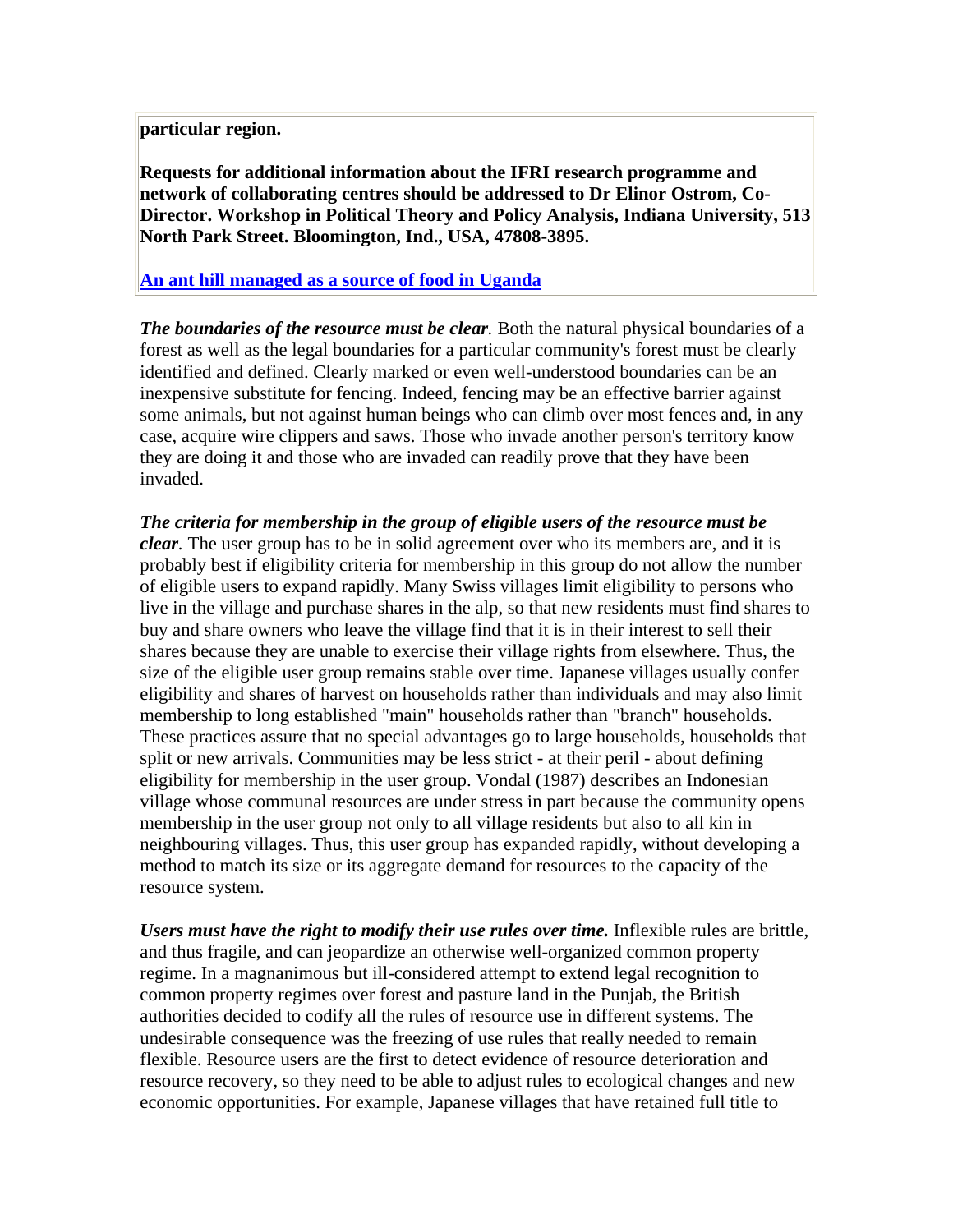their common lands are not only free to adjust regular use rules as they see fit but are also free to take advantage of attractive commercial opportunities. They may hire loggers to clear one-fiftieth of the mountain each year for 50 years. They may "manage" the forest for commercially valuable bamboo or fruit-trees. They may lease surface rights to hotels and ski resorts. They are even free to sell off the commons, by unanimous vote, if they went to reap the capital gains on appreciated land values.

### *Use rules must correspond to what the system can tolerate and should be environmentally conservative to allow a margin for error*. Successful user groups appear to prefer environmentally conservative use, possibly to give themselves a margin for emergencies. Japanese villagers in the Mt Fuji area knowingly overused their common forests during the depression of the 1930s, removing more fodder for pack horses and more wood for charcoal than would have been harvestable on a sustainable basis, but also knew that they and the common itself - could afford this in such a temporary emergency, precisely because they had been intentionally conservative in their use during good times. The common was both an essential part of everyday living and a backup system maintained in reserve. When forestry scientists told Nepalese villagers that their forest could easily tolerate the extraction of both leaf litter and kindling, the villagers rejected this advice and opted instead to ban the cutting of fuelwood altogether because they feared that any form of woodcutting would threaten the total population of deciduous trees and could thus reduce the supply of leaf litter they valued so much as fodder and fertilizer (Arnold and Campbell, 1986).

*Use rules need to be clear ant easily enforceable*. Common property regimes frequently establish quantitative limits on amounts of different products that an individual user may extract from various zones of the forest, but this means that a suspected infraction involves much measurement, weighing and discussion between the resource user and the guard. Sometimes other kinds of rules can be simpler to understand and enforce. Restrictions on the equipment a user takes into the forest may be just as effective in restraining harvesting and may also be simpler to enforce. Having too large a saw or a pack animal rather than a backpack might then be an infraction even before a person begins to cut. Opening and closing dates are similar: being in the forest during the offseason is simply unacceptable, whatever the excuse. Clear enforceable rules make life easier for resource users as well as for monitors representing the user group and they also reduce misunderstandings and conflicts.

*Infractions of use rules must be monitored and punished*. Obviously, rules only work when they are enforced. Agrawal (1992) found that communities in Rajasthan differ widely in the extent to which they devote village resources to enforcement, particularly the hiring of guards or assigning of villagers to guard duty following a rotational scheme. The communities with healthy common forests were found to be those that recycled the fines and penalties they collected into providing for their guards.

*Distribution of decision-making rights and use rights to co-owners of the commons need not be egalitarian, but must be viewed as "fair".* If any subgroup feels cheated denied "adequate" access or a "fair" share vis-à-vis another subgroup, they will become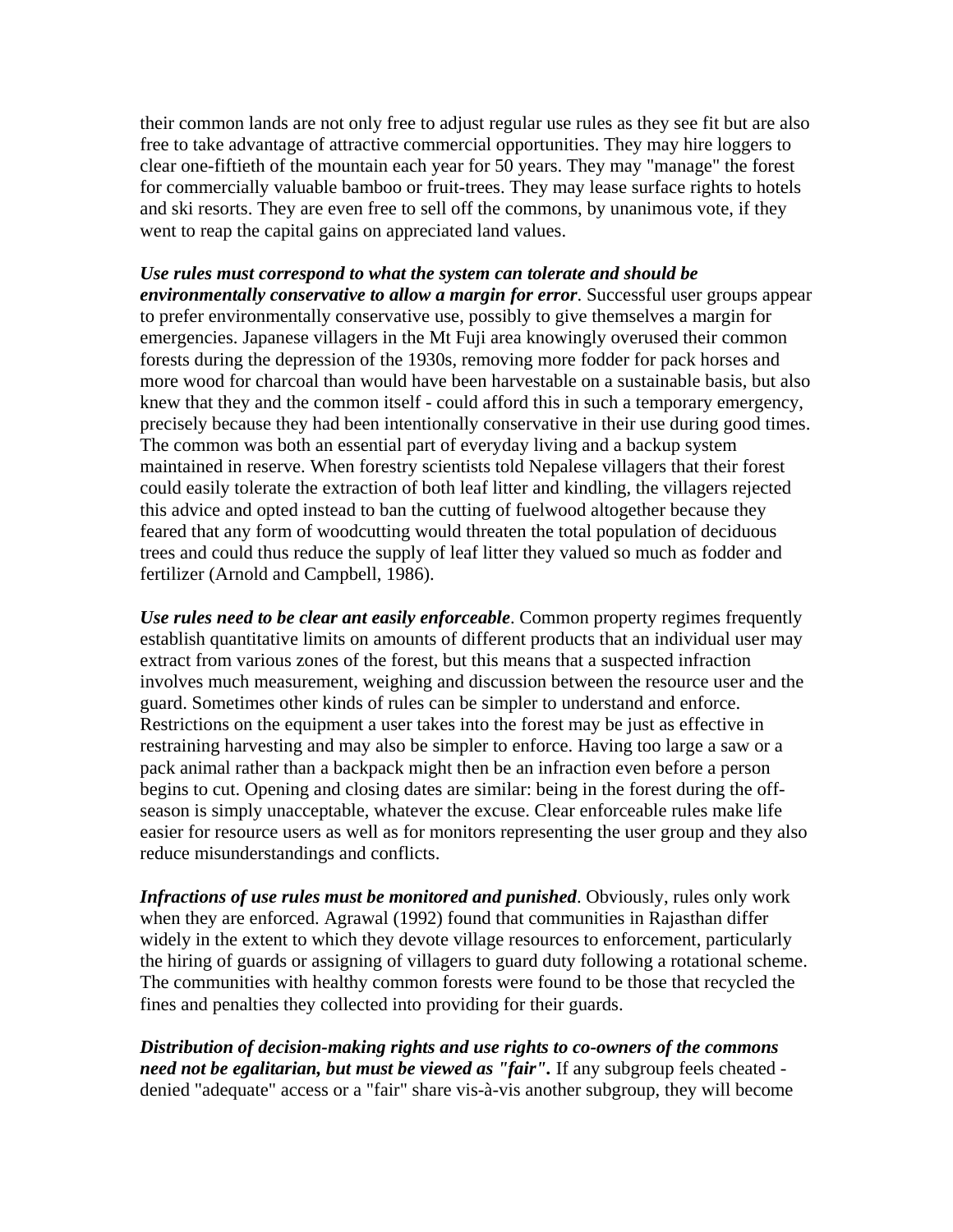unwilling to participate in decision-making, unwilling to invest in maintaining or protecting the commons and motivated to vandalize the commons.

*Inexpensive and rapid methods of resolving minor conflicts need to be devised.* Successful common property regimes assume that there will often be small disagreements among users, and provide opportunities for these disagreements to be aired and conflicts to be resolved through compromise.

*Institutions for managing very large systems need to be layered, with considerable authority devolved to small components.* A large forest may be used by many different communities, some of which are in frequent contact with each other and some of which are not. The need to manage a large forest as a unit would seem to contradict the need to give each of that forest's user communities some degree of independence. Nesting different user groups in a pyramidal organization appears to be one way to resolve this contradiction, allowing simultaneously for independence and coordination. The most successful models of nesting come from irrigation systems serving thousands of people at a time.

**Common property database information available electronically**

**C. Hess**

**The Workshop in Political Theory and Policy Analysis has recently made available in electronic form many of its unique bibliographical databases on forestry and common pool resources. These databases contain Volumes 1 and 2 of the Common Pool Resources and Collective Action Bibliography (1989-1992) by Fenton Martin (also available in print) and Common Pool Resources and Collective Action, Volume 3 (1994) and Forestry Resources and Collective Action (1994) by Charlotte Hess. The combined databases contain over 10 500 citations. Forestry Resources is the largest of these databases, containing 2 500 citations.**

**These databases are now stored on the Indiana University gopher (a type of computer software) following a simple protocol and can be accessed by anyone with access to the Internet.**

**Gopher software may be retrieved via anonymous File Transfer Protocol (FTP) from the University of Minnesota archive at <boombox.micro.umn.edu>.**

• **To access these databases**

**- connect to: lib-gopher.lib.indiana.edu port 3080**

**or**

**- connect to: gopher.idiana.edu port 70**

**and follow, the menu path:**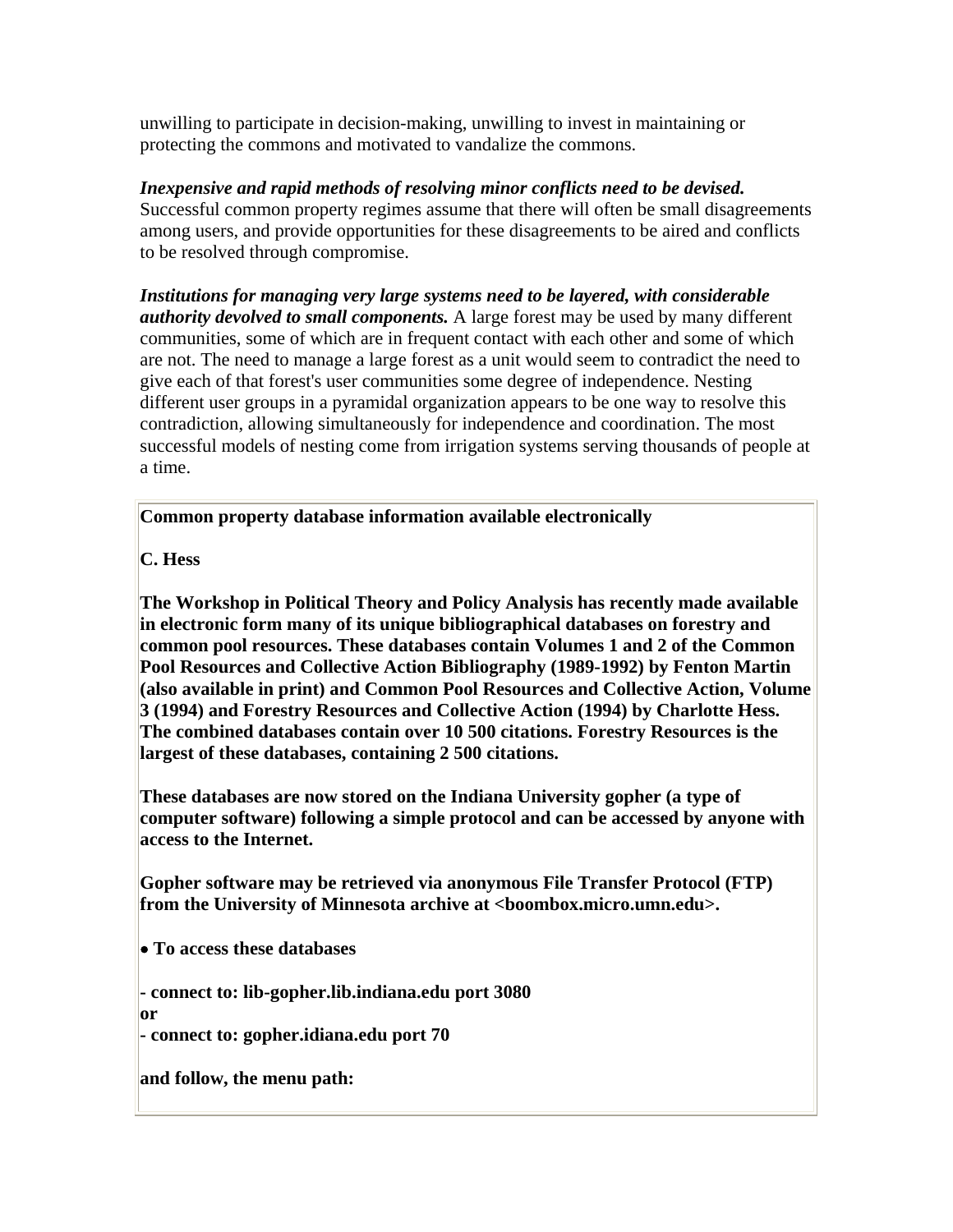```
→ Οτηερ ΙΥ γοπηερσ
```
→ Ωορκσηοπ ιν Πολιτιχαλ Τηεορψ ανδ Πολιχψ Αναλψσισ γοπηερ

Τηε δαταβασεσ αρε αλσο αϖαιλαβλε ιν τηε Ωορλδ−Ωιδε−Ωεβ Υνιφορμ Ρεσουρχ εσ Λοχατορ (ΥΡΛ):

```
− γοπηερ://λιβ−γοπηερ.λιβ.ινδιανα.εδυ: 3080/1
```
Φορ μορε ινφορματιον χονταχτ: Χηαρλοττε Ηεσσ Ωορκσηοπ Ρεσεαρχη Λιβραρψ Ωορκσηοπ ιν Πολιτιχαλ Τηεορψ ανδ Πολιχψ Αναλψσισ 513 Νορτη Παρκ Στρεετ, Βλοομινγτον Ινδ., ΥΣΑ 47408 Ε−μαιλ: ηεσσ≅ινδιανα.εδυ.

## **Conclusion**

It must be recognized that some common property regimes falter and that other institutional arrangements can also work effectively. But it would be a grave mistake to dismiss common property regimes as relics of the past, intrinsically unworkable or incompatible with contemporary society. The theoretical arguments and examples provided above indicate that there are circumstances where common property regimes may be quite suitable, and there are in fact many documented cases where forest users themselves have crafted institutions consistent with these findings. But there are still many gaps in the knowledge and information about the effects of diverse institutions on forest conditions. Instead of destroying or creating institutions willynilly, there is a need for a continued effort to enlarge the body of information at the base of attempts to reduce rates of deforestation and the loss of biodiversity around the world.

# **Bibliography**

**Agrawal, A**. 1992. Risks, resources and politics: studies in institutions and resource use from India. Durham, North Carolina, Duke University (thesis).

**Agrawal, A.** 1994. Rules, rule making and rule breaking: examining the fit between rule systems and resource use. In E. Ostrom, R. Gardner & J. Walker, eds. *Rules, games, and common - pool resources*. Ann Arbor, EE.UU., University of Michigan Press.

**Alchian, A.A. & Demsetz, H.** 1973. The property rights paradigm. *J. Econ. Hist.*, 33(1):  $16 - 27$ .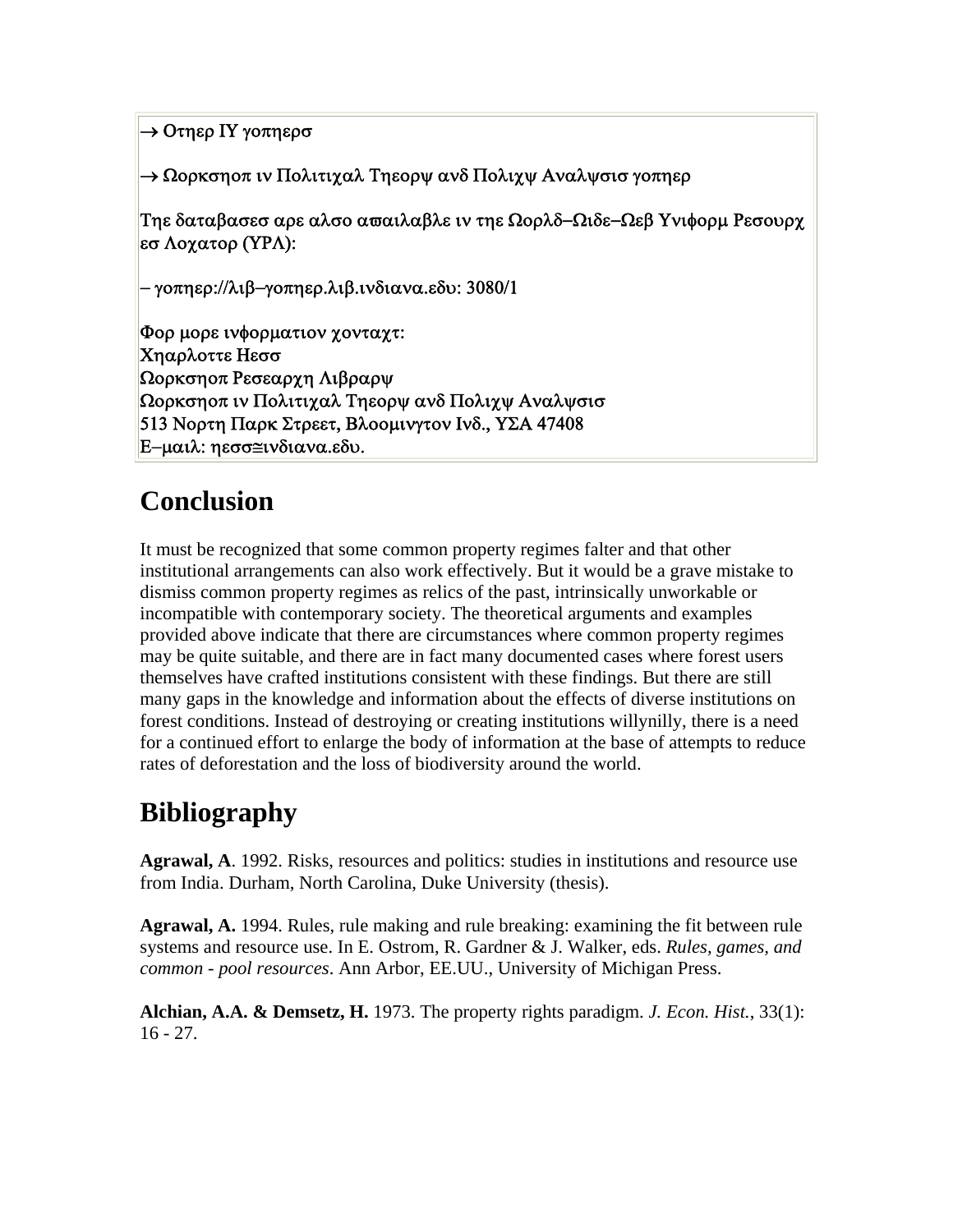**Anderson, T.L. & Hill, P.J.** 1977. From free grass to fences: transforming the commons of the American West. In G. Hardin & J. Baden, eds. *Managing the commons.* San Francisco, EE.UU., W.H. Freeman.

**Arnold, J.E.M. & Campbell, J.G.** 1986. Collective management of hill forests in Nepal: the community forestry development project. In National Research Council, ed. *Proc. Conf. Common Property Resource Management*. Washington, D.C., National Academy Press.

**Berkes, F**. 1992. Success and failure in marine coastal fisheries of Turkey. In D.W. Bromley, D. Feeny, M.A. McKean, P. Peters, J.L. Gilles, R.J. Oakerson, C.F. Runge & J.T. Thomson, eds. *Making the commons work: theory, practice and policy.* San Francisco, EE.UU., Institute for Contemporary Studies Press.

**Berkes, F., Feeny, D., McCay, B.J. & Acheson, J.M.** 1989. The benefits of the commons. *Nature,* 340: 91 - 93.

**Blomquist, W.** 1992. *Dividing the waters: governing groundwater in southern California.* San Francisco, EE.UU., Institute for Contemporary Studies Press.

**Bromley, D.W. & Cernea, M.M.** 1989. *The management of common property natural resources: some conceptual and operational fallacies.* World Bank Discussion Paper No. 57. Washington, D.C., Wold Bank.

**Bromley, D.W., Feeny, D., McKean, M.A., Peters, P., Gilles, J.L., Oakerson, R.J., Runge, C.F. & Thomson, J.T.**, eds. 1992. *Making the commons work: theory, practice, and policy.* San Francisco, EE.UU., Institute for Contemporary Studies Press.

**Chichilnisky, G.** 1994. Biodiversity and economic values. Summary of a paper presented at the Conference on Biological Diversity: Exploring the Complexities, 25-27 March, Tucson, EE.UU., University of Arizona (unpubl.).

**Coase, R.** 1937. The nature of the firm. *Economica,* 4(16): 386 - 405.

**Coase, R.** 1960. The problem of social cost. J *Law Econ.*, 3: 1 - 44.

**De Alessi, L.** 1980. The economics of property rights: A review of the evidence. *Res. Law Econ*., 2(1): 1-47.

**De Alessi, L**. 1982. On the nature and consequences of private and public enterprises. Minn. *Law Rev.*, 67(1): 191-209.

**Demsetz, H.**1967. Toward a theory of property rights. *Am. Econ. Rev.*, 57: 347 - 359.

**FAO***.* 1992. *A framework for analysing institutional incentives in community forestry.* Community Forestry Note No. 10. Rome.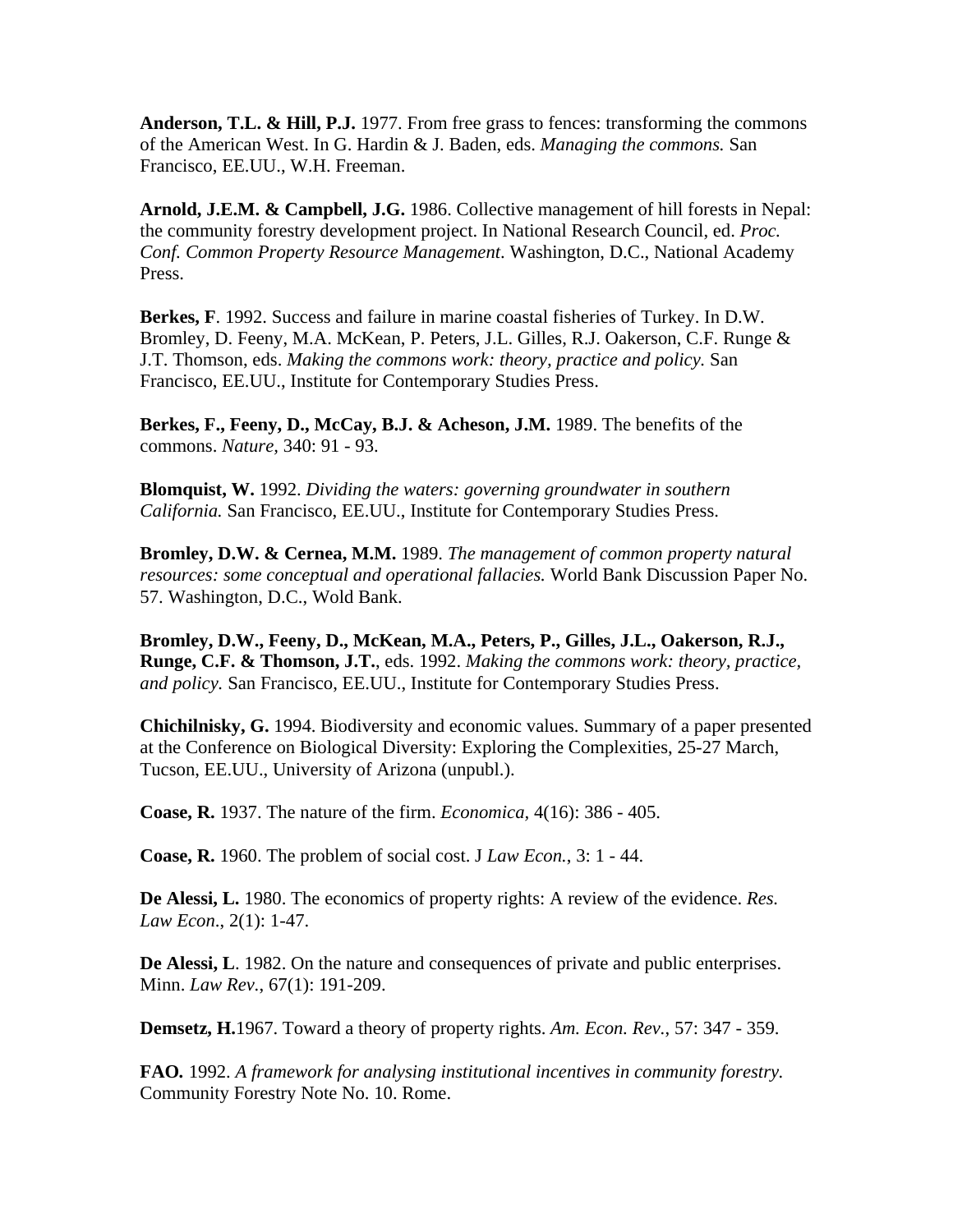**Feeny, D., Berkes, F., McCay, B.J. & Acheson, J.M**. 1990. The tragedy of the commons: twenty-two years later. *Human Ecol.*, 18(1): 1 - 19.

**Fox, J**. 1993. Forest resources in a Nepali village in 1980 and 1990: the positive influence of population growth. *Mountain Res.* Dev., 13(1): 89 - 98.

**Glaser, C**.1987. Common property regimes in Swiss alpine meadows. Paper presented at the Conference on Comparative Institutional Analysis, 19-23 October, Inter-University Center of Postgraduate Studies, Dubrovnik, Yugoslavia. (unpubl.)

**Gordon, H.S**. 1954. The economic theory of a common property resource: the fishery. J. *Polit. Econ.*, 62: 124-142.

**Hardin, G**.1968. The tragedy of the commons. *Science,* 162: 1243-1248.

**Hardin, G**.1994. The tragedy of the unmanaged commons. *Trends Ecol. Evol.,* 9: 199.

**Johnson, R.N. & Libecap, G.D.** 1982. Contracting problems and regulation: the case of the fishery. *Am. Econ. Rev.*, 72(5): 1005 - 1023.

**Kiser, L. & Ostrom, E**.1982. The three worlds of action: a metatheoretical synthesis of institutional approaches. In E. Ostrom, ed. *Strategies of political inquiry*, p. 179 - 222. Beverly Hills, California, EE.UU., Sage.

**Libecap, G.D.** 1989. *Contracting for property rights.* New York, Cambridge University Press.

**Locke, J**. 1965. *On property. Two treatises of government*, Chap V, Second Treaatise (*An essay concerning the true original, extent, and end of civil government*. London, Mentor.

**McKean, M.A**. 1992a. Management of traditional common lands (Iriaichi) in Japan. In D.W. Bromley, D. Feeny, M.A. McKean, P. Peters, J.L. Gilles, R.J. Oakerson, C.F. Runge & J.T. Thomson, eds. *Making the commons work: theory, practice and policy*. San Francisco, EE.UU., Institute for Contemporary Studies Press.

**McKean, M.A.** 1992b. Success on the commons: a comparative examination of institutions for common property resource management. J. *Theor. Polit*., 4(3): 247 - 282.

**Mliller, G.J.** 1993. *Managerial dilemmas: the political economy of hierarchy*. New York, Cambridge University Press.

**Netting, R.McC.** 1981. *Balancing on an alp*. New York, Cambridge University Press.

**North, D.C**. 1990. *Institutions, institutional change and economic performance.* New York, Cambridge University Press.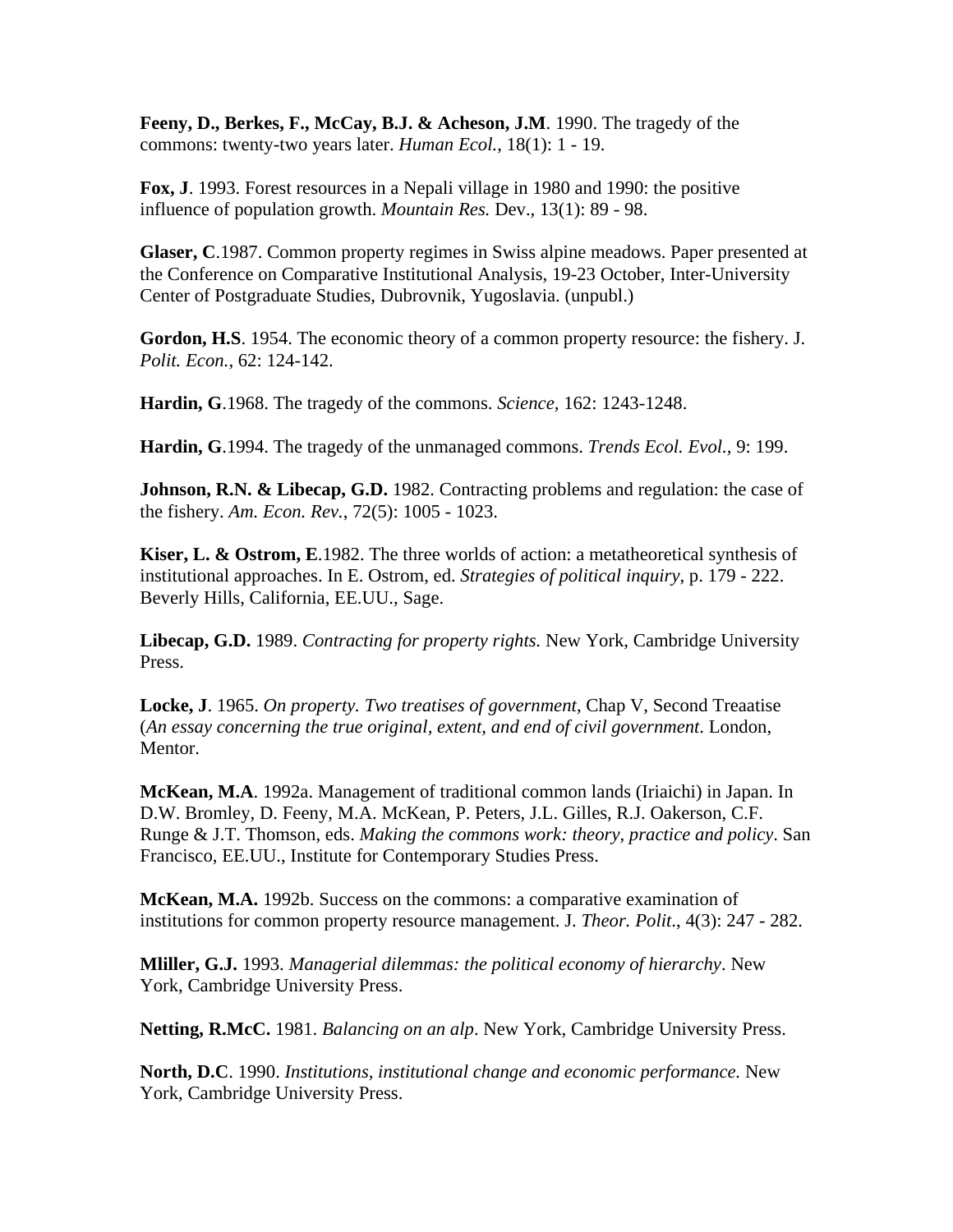**North, D.C. & Thomas, R.P**. 1973. *The rise of the western world. A new economic history.* New York, Cambridge University Press.

**Oakerson, R.** 1986. A modal for the analysis of common property problems. In National Research Council, ed. Proc. Conf. Common *Property Resource Management,* p. 13 - 30. Washington, D.C., National Academy Press.

**Ostrom, E**. 1986. An agenda for the study of institutions. *Public Choice,* 48: 3 - 25.

**Ostrom, E**. 1990. *Governing the commons: the evolution of institutions for collective action*. New York, Cambridge University Press.

**Ostrom, E.** 1992. Crafting institutions for self-governing irrigation systems. San Francisco, EE.UU., Institute for Contemporary Studies Press.

**Ostrom, E., Garduer, R. & Walker,** 1. 1994. Rules, games and common - pool resources. Ann Arbor, EE.UU., University of Michigan Press.

**Runge, C.F.** 1981. Common property externalities: isolation, assurance and resource depletion in a traditional grazing context. *Am. J. Agric. Econ.,* 63: 595-606.

**Runge, C.F**. 1984. Strategic interdependence in models of property rights. *Am. J. Agric. Econ*., 66: 807-813.

**Runge, C.F**. 1992. Common property and collective action in economic development. In D.W. Bromley, D. Feeny, M.A. McKean, P. Peters, J.L. Gilles, R.J. Oakerson, C.F. Runge & J.T. Thomson, eds. *Making the commons work: theory, practice and policy*. San Francisco, EE.UU., Institute for Contemporary Studies Press.

**Schlager, E. & Ostrom, E.** 1992. Property-rights regimes and natural resources: a conceptual analysis. *Land Econ.*, 68(3): 249-262.

**Schlager, E. & Ostrom, E**. 1993. Property-rights regimes and coastal fisheries: an empirical analysis. In T.L. Anderson & R.T. Simmons, eds. *The political economy of customs and culture: informal solutions to the commons problem.* Lanham, Md., Rowman & Littlefield.

**Scott, A.D**. 1955. The fishery: the objectives of sole ownership. *J. Polit. Econ*., 63: 116- 124.

**Tang, S.Y**. 1992. *Institutions and collective action: self-governance in irrigation*. San Francisco, Calif., Institute for Contemporary Studies Press.

**Vondal, P.J**. 1987. The common swamplands of southeastern Borneo: multiple use, management and conflict. In B.J. McCay & J.M. Acheson, eds. *The question of the*